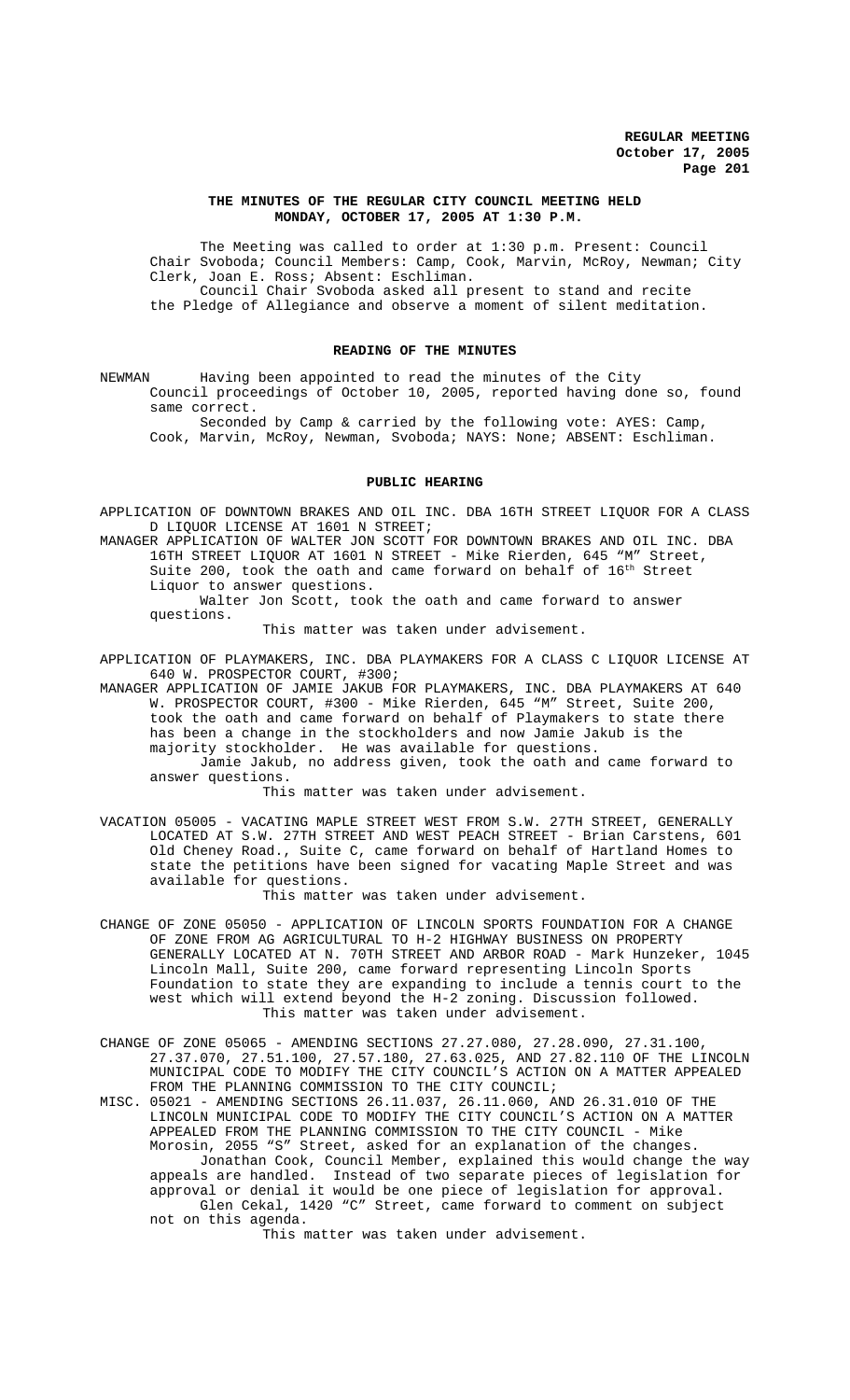AMENDING SECTION 6.04.150 OF THE LINCOLN MUNICIPAL CODE RELATING TO SHELTER FEES TO INCREASE THE FEE FOR RELEASE OF ANY ANIMAL HELD OR IMPOUNDED IN THE ANIMAL SHELTER;

AMENDING SECTIONS 6.08.130 AND 6.08.260 OF THE LINCOLN MUNICIPAL CODE RELATING TO DOGS TO INCREASE THE FEE FOR THE RELEASE OF A DOG HELD OR IMPOUNDED IN THE ANIMAL SHELTER;

AMENDING SECTION 6.10.050 OF THE LINCOLN MUNICIPAL CODE RELATING TO DANGEROUS AND POTENTIALLY DANGEROUS DOGS TO INCREASE THE REGISTRATION FEE OF POTENTIALLY DANGEROUS DOGS FROM \$5.00 TO \$25.00;

AMENDING SECTIONS 6.12.100 AND 6.12.220 OF THE LINCOLN MUNICIPAL CODE RELATING TO CATS TO INCREASE THE FEE FOR THE RELEASE OF A CAT HELD OR IMPOUNDED IN THE ANIMAL SHELTER - Bruce Dart, Director of Lincoln-Lancaster County Health Department, came forward to answer questions. Discussion followed.

Glen Cekal, 1420 "C" Street, stated he was happy about the new cat regulations and that the microchip is a good idea.

Mike Morosin, 2055 "S" Street, came forward to question the software being used.

This matter was taken under advisement.

ACCEPTING THE REPORT OF NEW AND PENDING CLAIMS AGAINST THE CITY AND APPROVING DISPOSITION OF CLAIMS SET FORTH FOR THE PERIOD OF SEPTEMBER 16 - 31, 2005 - Dan Marvin, Council Member, asked questions of the denial of Robert M. Ihrig's claim and the approval of Robert Blankenship's claim. Dana Roper, City Attorney, stated Mr. Ihrig's, owner of Bob's Gridiron Grill, claim was concerning the smoking ban. Mr. Blankenship's claim went to litigation which included State Farm as 3rd party claimant.

This matter was taken under advisement.

SPECIAL PERMIT 2022A - APPLICATION OF J&D LEASING, INC. TO AMEND PINE LAKE HEIGHTS SOUTH 4TH ADDITION PLANNED SERVICE COMMERCIAL SPECIAL PERMIT TO ADJUST THE ON-PREMISE SIGN REQUIREMENTS TO ALLOW AN ADDITIONAL GROUND SIGN FOR THE AUTO DEALERSHIP ON PROPERTY GENERALLY LOCATED NORTHEAST OF THE INTERSECTION OF S. 27TH STREET AND YANKEE HILL ROAD - DaNay Kalkowski, Seacrest & Kalkowski, 1111 Lincoln Mall, Suite 350, came forward representing J & D Leasing, Inc. to answer questions. Discussion followed,.

Ray Hill, Planning Dept., stated a flashing sign is not allowed, but a message sign would be allowed. Discussion followed. This matter was taken under advisement.

**\*\* END OF PUBLIC HEARING \*\***

### **MISCELLANEOUS BUSINESS - NONE**

# **COUNCIL ACTION**

# **LIQUOR RESOLUTIONS**

APPLICATION OF DOWNTOWN BRAKES AND OIL INC. DBA 16TH STREET LIQUOR FOR A CLASS D LIQUOR LICENSE AT 1601 N STREET - CLERK read the following resolution, introduced by Dan Marvin, who moved its adoption for

approval:<br><u>A-83589</u> BE BE IT RESOLVED by the City Council of the City of Lincoln, Nebraska:

That after hearing duly had as required by law, consideration of the facts of this application, the Nebraska Liquor Control Act, and the pertinent City ordinances, the City Council recommends that the application of Downtown Brakes and Oil Inc. dba 16th Street Liquor for a Class "D" liquor license at 1601 N Street, Lincoln, Nebraska, for the license period ending April 30, 2006, be approved with the condition that the premise complies in every respect with all city and state regulations. The City Clerk is directed to transmit a copy of this resolution to the Nebraska Liquor Control Commission.

Introduced by Dan Marvin Seconded by Newman & carried by the following vote: AYES: Camp, Cook, Marvin, McRoy, Newman, Svoboda; NAYS: None; ABSENT: Eschliman.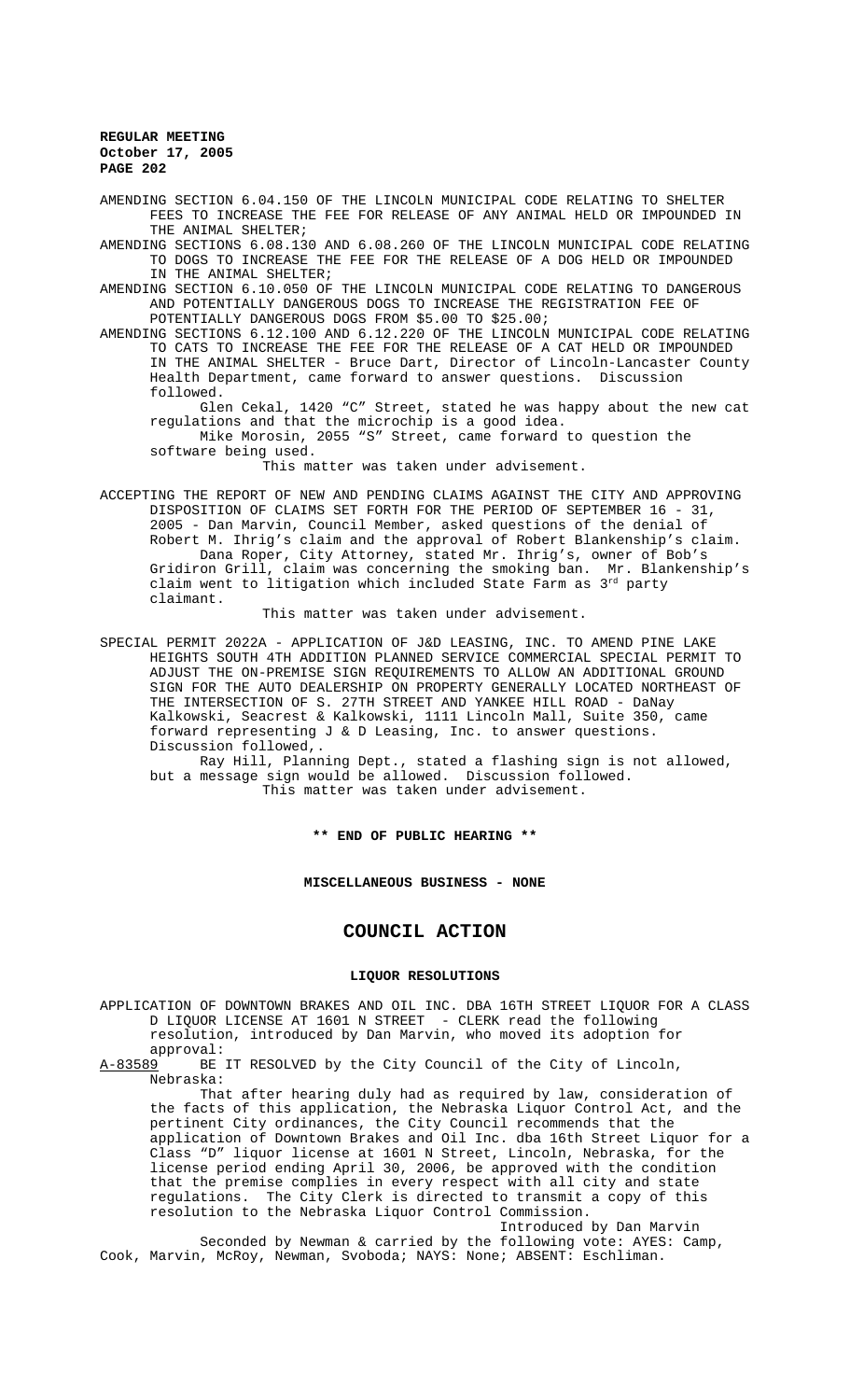MANAGER APPLICATION OF WALTER JON SCOTT FOR DOWNTOWN BRAKES AND OIL INC. DBA 16TH STREET LIQUOR AT 1601 N STREET - CLERK read the following resolution, introduced by Dan Marvin, who moved its adoption for approval:

A-83590 WHEREAS, Downtown Brakes and Oil dba 16th Street Liquor located at 1601 N Street, Lincoln, Nebraska has been approved for a Retail Class "D" liquor license, and now requests that Walter Jon Scott be named manager;

WHEREAS, Walter Jon Scott appears to be a fit and proper person to manage said business.

NOW, THEREFORE, BE IT RESOLVED by the City Council of the City of Lincoln, Nebraska:

That after hearing duly had as required by law, consideration of the facts of this application, the Nebraska Liquor Control Act, and the pertinent City ordinances, the City Council recommends that Walter Jon Scott be approved as manager of this business for said licensee. The City Clerk is directed to transmit a copy of this resolution to the Nebraska Liquor Control Commission.

Introduced by Dan Marvin Seconded by Newman & carried by the following vote: AYES: Camp, Cook, Marvin, McRoy, Newman, Svoboda; NAYS: None; ABSENT: Eschliman.

APPLICATION OF PLAYMAKERS, INC. DBA PLAYMAKERS FOR A CLASS C LIQUOR LICENSE AT 640 W. PROSPECTOR COURT, #300 - CLERK read the following resolution,

introduced by Dan Marvin, who moved its adoption for approval:<br>A-83591 BE IT RESOLVED by the City Council of the City of Lincol BE IT RESOLVED by the City Council of the City of Lincoln, Nebraska:

That after hearing duly had as required by law, consideration of the facts of this application, the Nebraska Liquor Control Act, and the pertinent City ordinances, the City Council recommends that the application of Playmakers, Inc. dba Playmakers for a Class "C" liquor license at 640 W. Prospector Court, #300, Street, Lincoln, Nebraska, for the license period ending October 31, 2005, be approved with the condition that the premise complies in every respect with all city and state regulations. The City Clerk is directed to transmit a copy of this resolution to the Nebraska Liquor Control Commission.

Introduced by Dan Marvin Seconded by Newman & carried by the following vote: AYES: Camp, Cook, Marvin, McRoy, Newman, Svoboda; NAYS: None; ABSENT: Eschliman.

MANAGER APPLICATION OF JAMIE JAKUB FOR PLAYMAKERS, INC. DBA PLAYMAKERS AT 640 W. PROSPECTOR COURT, #300 - CLERK read the following resolution,

introduced by Dan Marvin, who moved its adoption for approval:<br>A-83592 WHEREAS, Playmakers, Inc. dba Playmakers located at 640 A-83592 WHEREAS, Playmakers, Inc. dba Playmakers located at 640 W.

Prospector Court, #300, Lincoln, Nebraska has been approved for a Retail Class "C" liquor license, and now requests that Jamie Jakub be named manager;

WHEREAS, Jamie Jakub appears to be a fit and proper person to manage said business.

NOW, THEREFORE, BE IT RESOLVED by the City Council of the City of Lincoln, Nebraska:

That after hearing duly had as required by law, consideration of the facts of this application, the Nebraska Liquor Control Act, and the pertinent City ordinances, the City Council recommends that Jamie Jakub be approved as manager of this business for said licensee. The City Clerk is directed to transmit a copy of this resolution to the Nebraska Liquor Control Commission.

Introduced by Dan Marvin Seconded by Newman & carried by the following vote: AYES: Camp, Cook, Marvin, McRoy, Newman, Svoboda; NAYS: None; ABSENT: Eschliman.

## **ORDINANCES - 2ND READING & RESOLUTIONS**

VACATION 05005 - VACATING MAPLE STREET WEST FROM S.W. 27TH STREET, GENERALLY LOCATED AT S.W. 27TH STREET AND WEST PEACH STREET - CLERK read an ordinance, introduced by Patte Newman, vacating Maple Street west of S.W. 27<sup>th</sup> Street, and retaining title thereto in the City of Lincoln, Lancaster County, Nebraska, the second time.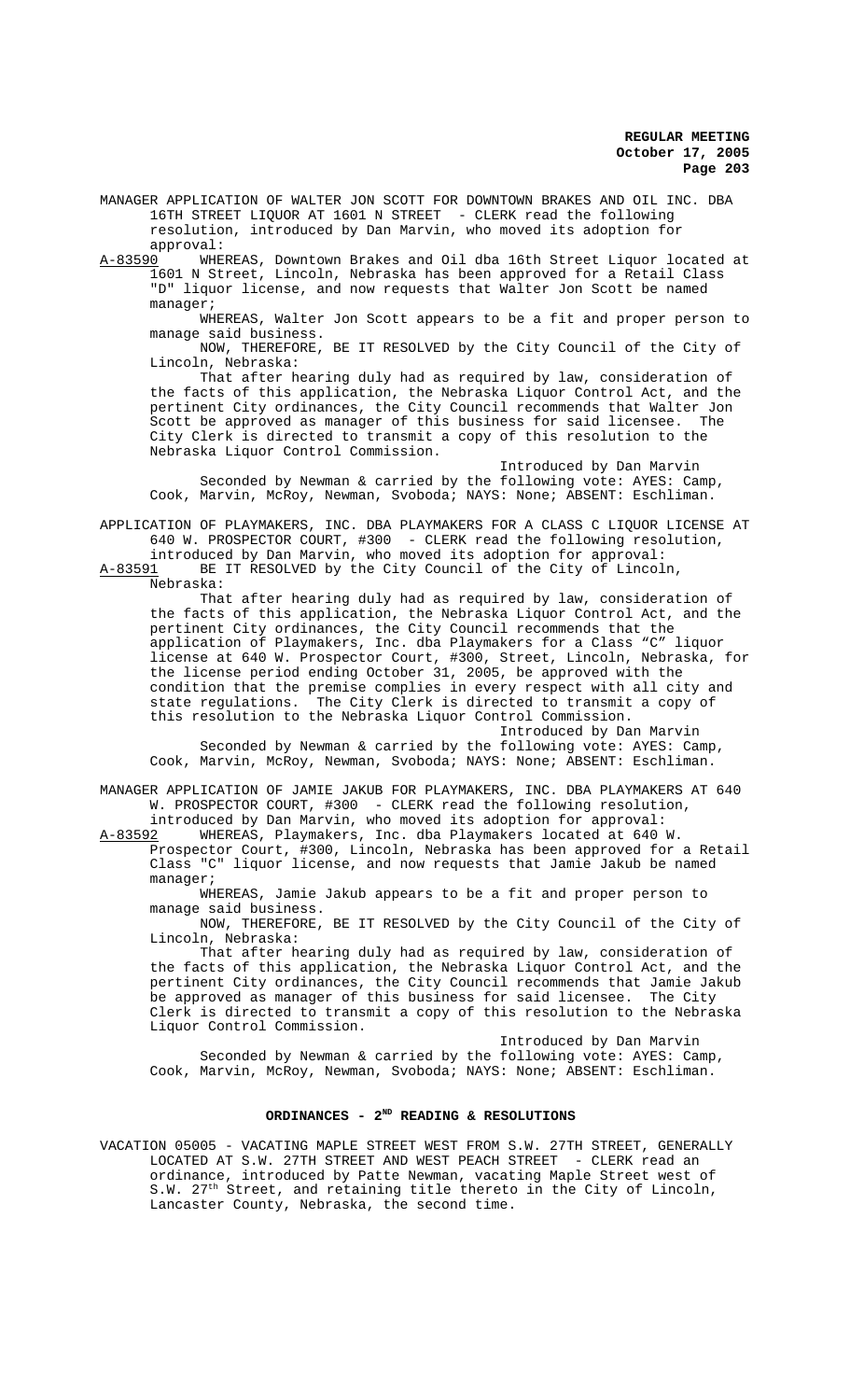- CHANGE OF ZONE 05050 APPLICATION OF LINCOLN SPORTS FOUNDATION FOR A CHANGE OF ZONE FROM AG AGRICULTURAL TO H-2 HIGHWAY BUSINESS ON PROPERTY GENERALLY LOCATED AT N. 70TH STREET AND ARBOR ROAD - CLERK read an ordinance, introduced by Patte Newman, amending the Lincoln Zoning District Maps attached to and made a part of Title 27 of the Lincoln Municipal Code, as provided by Section 27.05.020 of the Lincoln Municipal Code, by changing the boundaries of the districts established and shown thereon, the second time.
- CHANGE OF ZONE 05065 AMENDING SECTIONS 27.27.080, 27.28.090, 27.31.100, 27.37.070, 27.51.100, 27.57.180, 27.63.025, AND 27.82.110 OF THE LINCOLN MUNICIPAL CODE TO MODIFY THE CITY COUNCIL'S ACTION ON A MATTER APPEALED FROM THE PLANNING COMMISSION TO THE CITY COUNCIL - CLERK read an ordinance, introduced by Patte Newman, amending Title 27 of the Lincoln Municipal Code relating to the Zoning Code by amending Sections 27.27.080, 27.28.090, 27.31.100, 27.37.070, 27.51.100, 27.57.180, 27.63.025 and 27.82.110 to modify the City Council's action on a matter appealed to the City Council; and repealing Sections 27.27.080, 27.28.090, 27.31.100, 27.37.070, 27.51.100, 27.57.180, 27.63.025, and 27.82.110 of the Lincoln Municipal Code as hitherto existing, the second time.
- MISC. 05021 AMENDING SECTIONS 26.11.037, 26.11.060, AND 26.31.010 OF THE LINCOLN MUNICIPAL CODE TO MODIFY THE CITY COUNCIL'S ACTION ON A MATTER APPEALED FROM THE PLANNING COMMISSION TO THE CITY COUNCIL - CLERK read an ordinance, introduced by Patte Newman, amending Title 26 of the Lincoln Municipal Code relating to the Land Subdivision Ordinance by amending Sections 26.11.037, 26.11.060 and 26.31.010 to modify the City Council's action on a matter appealed to the City Council; and repealing Sections 26.11.037, 26.11.060, and 26.31.010 of the Lincoln Municipal Code as hitherto existing, the second time.
- AMENDING SECTION 6.04.150 OF THE LINCOLN MUNICIPAL CODE RELATING TO SHELTER FEES TO INCREASE THE FEE FOR RELEASE OF ANY ANIMAL HELD OR IMPOUNDED IN THE ANIMAL SHELTER - CLERK read an ordinance, introduced by Patte Newman, amending Chapter 6.04 of the Lincoln Municipal Code relating to Animal Control Regulations - Generally by amending Section 6.04.150 relating to shelter fees to increase the fee for release of any animal held or impounded in the animal shelter; and repealing Section 6.04.150 of the Lincoln Municipal Code as hitherto existing, the second time.
- AMENDING SECTIONS 6.08.130 AND 6.08.260 OF THE LINCOLN MUNICIPAL CODE RELATING TO DOGS TO INCREASE THE FEE FOR THE RELEASE OF A DOG HELD OR IMPOUNDED IN THE ANIMAL SHELTER - CLERK read an ordinance, introduced by Patte Newman, amending Chapter 6.08 of the Lincoln Municipal Code relating to Dogs by amending Sections 6.08.130 and 6.08.260 of the Lincoln Municipal Code to increase the fee for the release of a dog held or impounded in the animal shelter; and repealing Sections 6.08.130 and 6.08.260 of the Lincoln Municipal Code as hitherto existing, the second time.
- AMENDING SECTION 6.10.050 OF THE LINCOLN MUNICIPAL CODE RELATING TO DANGEROUS AND POTENTIALLY DANGEROUS DOGS TO INCREASE THE REGISTRATION FEE OF POTENTIALLY DANGEROUS DOGS FROM \$5.00 TO \$25.00 - CLERK read an ordinance, introduced by Patte Newman, amending Chapter 6.10 of the Lincoln Municipal Code relating to Dangerous and Potentially Dangerous Dogs by amending Section 6.10.050 to increase the registration fee of potentially dangerous dogs from \$5.00 to \$25.00; and repealing Section 6.10.050 of the Lincoln Municipal Code as hitherto existing, the second time.
- AMENDING SECTIONS 6.12.100 AND 6.12.220 OF THE LINCOLN MUNICIPAL CODE RELATING TO CATS TO INCREASE THE FEE FOR THE RELEASE OF A CAT HELD OR IMPOUNDED IN THE ANIMAL SHELTER - CLERK read an ordinance, introduced by Patte Newman, amending Chapter 6.12 fo the Lincoln Municipal Code relating to Cats by amending Sections 6.12.100 and 6.12.220 of the Lincoln Municipal Code to increase the fee for the release of a cat held or impounded in the animal shelter; and repealing Sections 6.12.100 and 6.12.220 of the Lincoln Municipal Code as hitherto existing, the second time.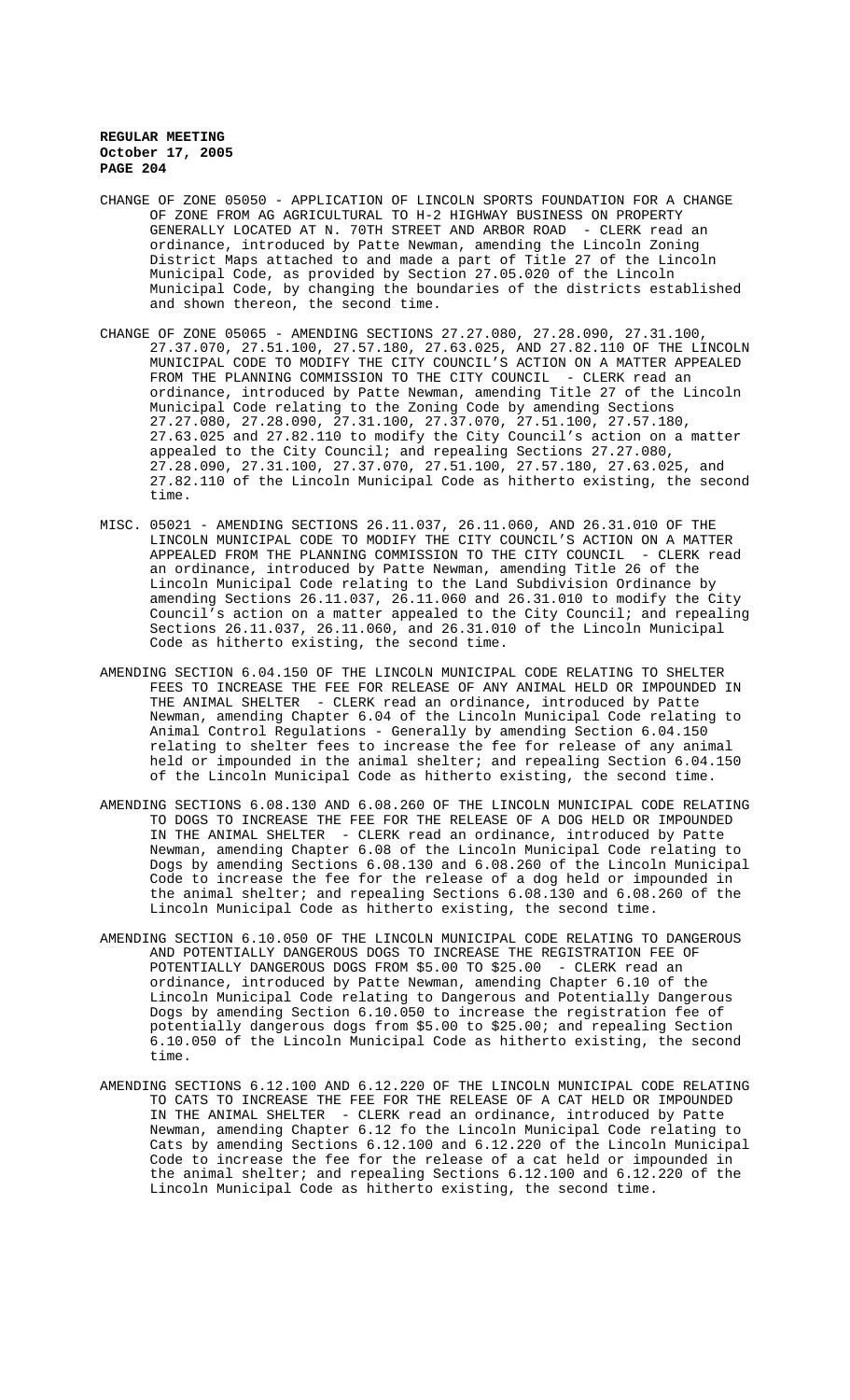#### **RESOLUTIONS**

ACCEPTING THE REPORT OF NEW AND PENDING CLAIMS AGAINST THE CITY AND APPROVING DISPOSITION OF CLAIMS SET FORTH FOR THE PERIOD OF SEPTEMBER 16 - 31, 2005 - CLERK read the following resolution, introduced by Patte Newman, who moved its adoption:<br>A-83593 BE IT RESOLVED by BE IT RESOLVED by the City Council of the City of Lincoln, Nebraska: That the claims listed in the attached report, marked as Exhibit "A", dated October 3, 2005, of various new and pending tort claims filed against the City of Lincoln with the Office of the City Attorney or the Office of the City Clerk, as well as claims which have been disposed of, are hereby received as required by Neb. Rev. Stat. § 13-905 (Reissue 1997). The dispositions of claims by the Office of the City Attorney, as shown by the attached report, are hereby approved: DENIED DAVid Graff ALLOWED OR SETTLED<br>David Graff Settlem States 212.93 Robert M. Ihrig David Graff \$ 212.93 d/b/a Bob's Gridiron Grille \$506,181.50 Beverly Loseke 512.32 Giocondo Navek 661.21 Richard Schaffer 750.00 Demon Wimes 696.49 AJ Kelly 122.00 Ben Neher 871.06 SAIA NAS\* Julie Clark 1,342.05 Ashley S. Chaves NAS\* Shawn McCoy 11.25 53.00 Rainbow Sprinkler Co. 558.15<br>Robert Blankenship 32.500.00 Robert Blankenship Raymond Phillips & American Family Insurance (subro) 14,000.00 \* No Amount Specified The City Attorney is hereby directed to mail to the various claimants listed

herein a copy of this resolution which shows the final disposition of their claim. Introduced by Patte Newman Seconded by McRoy & carried by the following vote: AYES: Camp, Cook, Marvin, McRoy, Newman, Svoboda; NAYS: None; ABSENT: Eschliman

REAPPOINTING JON CAMP TO THE PUBLIC BUILDING COMMISSION FOR A FOUR-YEAR TERM EXPIRING AUGUST 1, 2009 - CLERK read the following resolution, introduced by Patte Newman, who moved its adoption:<br>A-83594 BE IT RESOLVED by the City Coun

BE IT RESOLVED by the City Council of the City of Lincoln, Nebraska: That the reappointment of Jon Camp to the Public Building Commission for a four-year term expiring August 1, 2009 is hereby approved.

Introduced by Patte Newman Seconded by McRoy & carried by the following vote: AYES: Camp, Cook, Marvin, McRoy, Newman, Svoboda; NAYS: None; ABSENT: Eschliman.

SPECIAL PERMIT 2022A - APPLICATION OF J&D LEASING, INC. TO AMEND PINE LAKE HEIGHTS SOUTH 4TH ADDITION PLANNED SERVICE COMMERCIAL SPECIAL PERMIT TO ADJUST THE ON-PREMISE SIGN REQUIREMENTS TO ALLOW AN ADDITIONAL GROUND SIGN FOR THE AUTO DEALERSHIP ON PROPERTY GENERALLY LOCATED NORTHEAST OF THE INTERSECTION OF S. 27TH STREET AND YANKEE HILL ROAD - CLERK read the

following resolution, introduced by Patte Newman, who moved its adoption:<br>A-83595 WHEREAS, J&D Leasing, Inc. has submitted an application designated a WHEREAS, J&D Leasing, Inc. has submitted an application designated as Special Permit No. 2022A for authority to amend Special Permit No. 2022 to allow an additional ground sign in the required front yard of the business on property located at the northeast corner of South 27th Street and Yankee Hill Road, and legally described to wit:

Lot 6, Pine Lake Heights South 9th Addition, Lincoln,

Lancaster County, Nebraska (identified as Lot 1, Block 1,

on the approved site plan for Special Permit No. 2022);

WHEREAS, the real property adjacent to the area included within the site plan for this additional ground sign will not be adversely affected; and WHEREAS, said site plan together with the terms and conditions hereinafter set forth are consistent with the intent and purpose of Title 27 of the Lincoln Municipal Code to promote the public health, safety, and general welfare.

NOW, THEREFORE, BE IT RESOLVED by the City Council of the City of Lincoln, Nebraska:

That the application of J&D Leasing, Inc., hereinafter referred to as "Permittee", to allow an additional ground sign in the required front yard of the business, on the property legally described above, be and the same is hereby granted under the provisions of Sections 27.63.470 and 27.69.047 of the Lincoln Municipal Code upon condition that construction and operation of said sign be in strict compliance with said application, the site plan, and the following additional express terms, conditions, and requirements: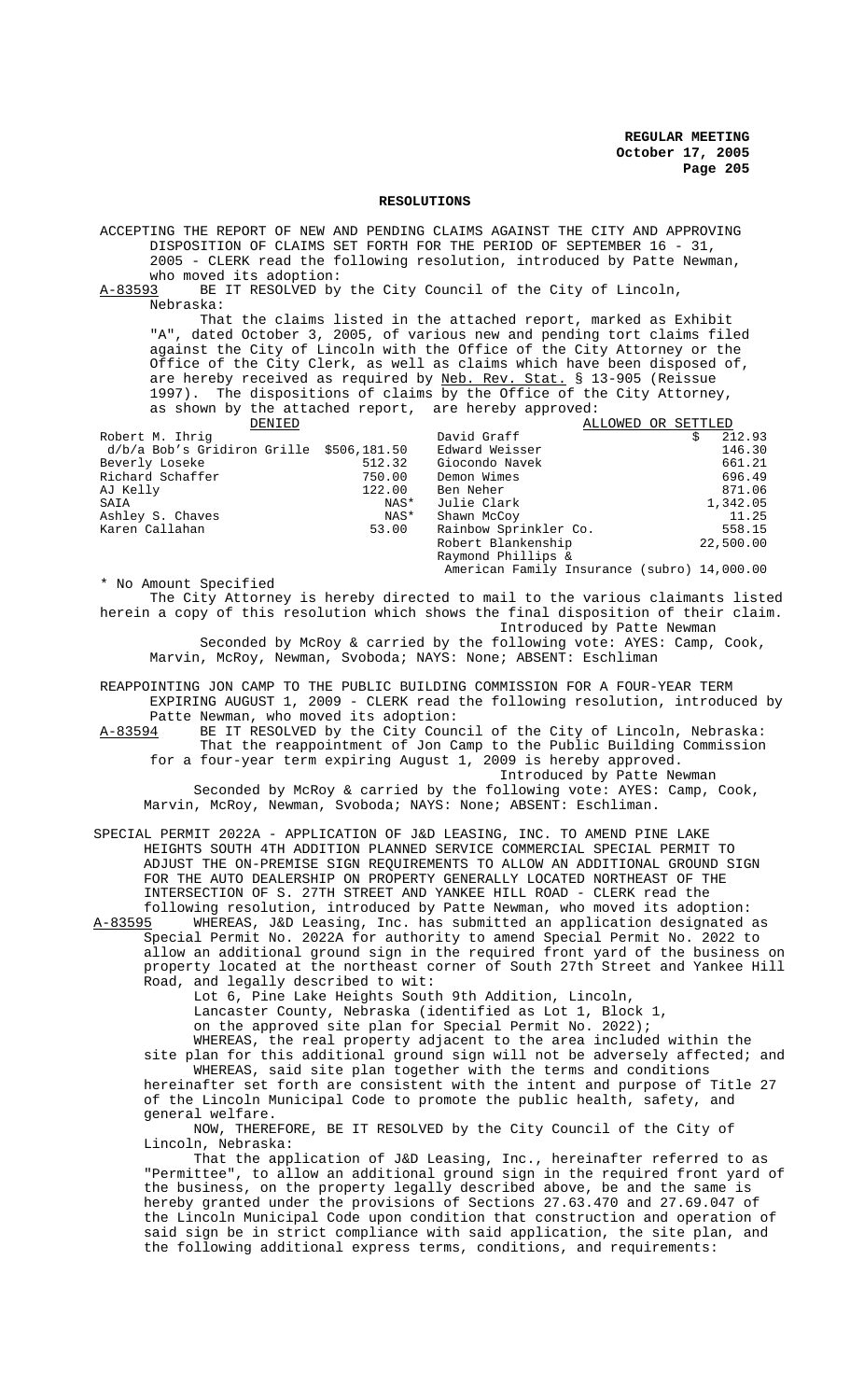> 1. This permit approves an adjustment to the sign regulations to allow two signs per business for Lot 1, Block 1, one to be located along each abutting major street frontage, and prohibits pole and off-premise signs on Lots 1 and 2, Block 1, as shown on the approved site plan.

2. Before receiving building permits:

a. The Permittee must submit a revised reproducible final plan, including five copies, acceptable to the Planning Director.

b. The construction plans must conform to the approved plans. c. Final Plats must be approved by the City.

3. Before occupying any buildings, all development and construction must be completed in conformance with the approved plans.

4. All privately-owned improvements shall be permanently maintained by the owner or an appropriately established property owners association approved by the City Attorney.<br> $\frac{5}{100}$  The site plan approximate

The site plan approved by this permit shall be the basis for all interpretations of setbacks, yards, locations of buildings, location of parking and circulation elements, and similar matters.

The terms, conditions, and requirements of this resolution shall be binding and obligatory upon the Permittee, its successors, and assigns.<br>7. The Permittee shall sign and return the City's letter of

The Permittee shall sign and return the City's letter of acceptance to the City Clerk within 30 days following approval of the special permit, provided, however, said 30-day period may be extended up to six months by administrative amendment. The City Clerk shall file a copy of the resolution approving the special permit and the letter of acceptance with the Register of Deeds, filing fees therefor to be paid in advance by the Permittee.

8. The site plan as approved with this Resolution voids and supersedes all previously approved site plans, however all resolutions approving previous permits remain in force unless specifically amended by this resolution.

Introduced by Patte Newman Seconded by Marvin & carried by the following vote: AYES: Camp, Cook, Marvin, McRoy, Newman, Svoboda; NAYS: None; ABSENT: Eschliman.

WAIVER 05008 - APPLICATION OF THE PEOPLE'S CITY MISSION HOME TO WAIVE THE PARKING LOT SURFACING REQUIREMENTS FOR A NEW PARKING LOT AND THE EXPANSION OF AN EXISTING PARKING LOT, ON PROPERTY GENERALLY LOCATED AT N. 1ST STREET AND R STREET - CLERK read the following resolution, introduced by Patte Newman, who

moved its adoption:<br>A-83596 WHEREAS, Peop WHEREAS, People's City Mission has requested a waiver of the surfacing requirements for a new parking lot and the expansion of an existing parking lot together with a request to waive the Design Standards for Parking Lots requiring parking barriers and landscaping on property generally located at N. 1st Street and R Street and legally described as:

Lots 7-12, Block 264, Lincoln Original Plat, Lincoln,

Lancaster County, Nebraska;

WHEREAS, the City Council finds that:

a. The parking lot for which the waiver of the surfacing requirement is requested is to be used in conjunction with a nonprofit institution; b. Alternate materials or techniques shall be utilized which provide

reasonable control of dust, runoff, and safe circulation; and c. The location of the parking lot is sufficient distance from

surrounding uses that it will not adversely affect the surrounding uses, and the frequency of use of the parking lot is so low that compliance with the surfacing requirements at the present time would cause undue economic hardship upon the owner as compared with minimal impact upon the surrounding land uses.

NOW, THEREFORE, BE IT RESOLVED by the City Council of the City of Lincoln, Nebraska:

In consideration of the findings made above, the requirement for the paving of the parking lot for People's City Mission located at N. 1st Street and R Street on property legally described above is hereby waived pursuant to § 27.67.100(c) of the Lincoln Municipal Code under the following conditions:<br>1. The applicant is responsible for controlling off-site dust

The applicant is responsible for controlling off-site dust emissions from the parking lot by using crushed rock and watering down the surface when necessary.<br>2. If it is la

If it is later found that dust or noise, created by the use of the parking lot exceeds the maximum levels set forth in Title 8 of the Lincoln Municipal Code, then such waiver may, after notice and hearing by the City Council, be revoked, and thereafter the use of the parking lot shall cease unless surfaced in accordance with design standards.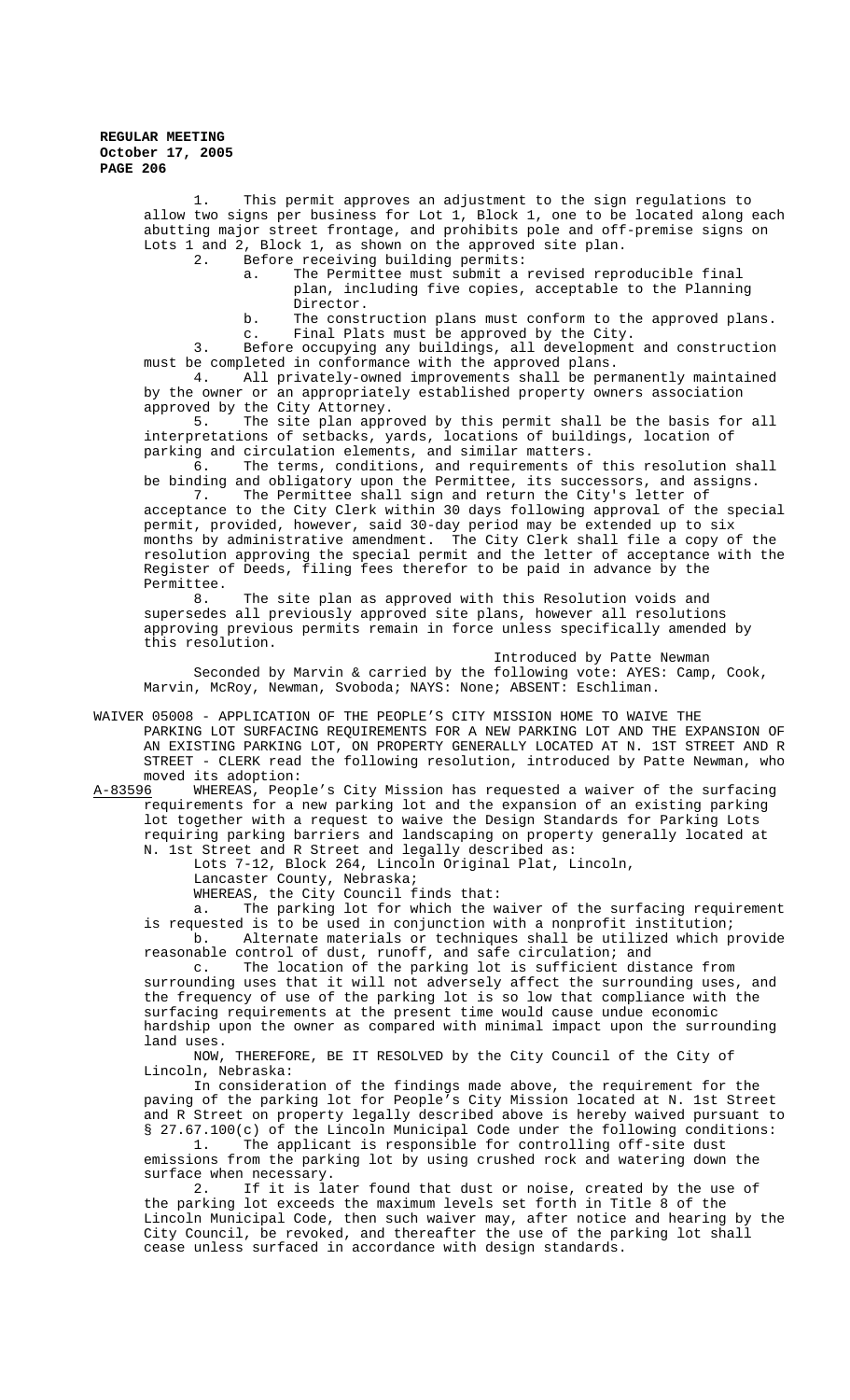3. This resolution's terms, conditions, and requirements bind and obligate the permittee, its successors and assigns. BE IT FURTHER RESOLVED that Section 3.3 and 3.6 of the Design Standards for Parking Lots requiring parking barriers and landscaping are hereby waived.

Introduced by Patte Newman Seconded by Marvin & carried by the following vote: AYES: Camp, Cook, Marvin, McRoy, Newman, Svoboda; NAYS: None; ABSENT: Eschliman.

APPOINTING JONATHAN REHM, LEROY STOKES, AND MIKE DONLAN TO THE CHARTER REVISION COMMISSION TO FILL UNEXPIRED TERMS EXPIRING JULY 15, 2007, JULY 15, 2008, AND JULY 15, 2008, RESPECTIVELY - CLERK read the following resolution, introduced by Patte Newman, who moved its adoption:<br>A-83597 BE IT RESOLVED by the City Council of the City BE IT RESOLVED by the City Council of the City of Lincoln, Nebraska: That the appointment of Jonathan Rehm, LeRoy Stokes, and Mike Donlan to

the Charter Revision Commission to fill unexpired terms expiring July 15, 2007, July 15, 2008, and July 15, 2008, respectively, is hereby approved. Introduced by Patte Newman

Seconded by Marvin & carried by the following vote: AYES: Camp, Cook, Marvin, McRoy, Newman, Svoboda; NAYS: None; ABSENT: Eschliman.

#### **PETITIONS & COMMUNICATIONS**

SETTING THE HEARING DATE OF MONDAY, OCT. 31, 2005 AT 1:30 P.M. FOR APP. OF FOREMAN FUELS, INC. DBA FAST FUEL #1 FOR A CLASS B LIQUOR LICENSE AT 5501 SUPERIOR STREET - CLERK read the following resolution, introduced by Jon Camp, who moved its adoption:<br>A-83598 BE IT RESOLVED by the C

BE IT RESOLVED by the City Council, of the City of Lincoln, that a hearing date is hereby set for Mon., October 31, 2005 at 1:30 p.m. or as soon thereafter as possible in the City Council Chambers, County-City Building, 555 S. 10<sup>th</sup> St., Lincoln, NE, for Application of Foreman Fuels, Inc. dba Fast Fuel #1 for a Class B liquor license at 5501 Superior Street. If the Police Dept. is unable to complete the investigation by said time, a new hearing date will be set.

Introduced by Jon Camp Seconded by Marvin & carried by the following vote: AYES: Camp, Cook, Marvin, McRoy, Newman, Svoboda; NAYS: None; ABSENT: Eschliman

THE FOLLOWING HAVE BEEN REFERRED TO THE PLANNING DEPT.: Change of Zone 05073 - Requested by Director of Planning Dept. to amend Sections 27.37.020 to add public and private schools to the list or permitted uses by use permit. Change of Zone 05074 - App. of Ridge Development Co. & Southview, Inc. from Ag to R-3 on property from 8445 Leighton Ave. to 9209 Leighton Ave. Special Permit 05049 - App. of Nebraska Realtors Assn. for a parking lot on the property at 201 S. 56<sup>th</sup> St. Special Permit 05050 - App. of Breck Collingsworth for townhomes located at North 20<sup>th</sup> St. and North Gate Road.

#### **REPORTS OF CITY OFFICERS**

SETTING A HEARING DATE OF MONDAY, NOVEMBER 7, 2005 AT 1:30 P.M. FOR THE BOARD OF EQUALIZATION FOR THE DOWNTOWN BUSINESS IMPROVEMENT DISTRICT, DOWNTOWN MAINTENANCE DISTRICT AND CORE BUSINESS IMPROVEMENT DISTRICT OVERLAY - CLERK requested to set hearing date of Monday, November 7, 2005 at 1:30 p.m.

CAMP So moved.

Seconded by Marvin & carried by the following vote: AYES: Camp, Cook, Marvin, McRoy, Newman, Svoboda; NAYS: None; ABSENT: Eschliman

## ORDINANCES - 1<sup>ST</sup> READING

APPROVING AN AGREEMENT BETWEEN THE CITY AND THE CLYDE MALONE COMMUNITY CENTER FOR THE LEASE OF SPACE BY THE LINCOLN AREA AGENCY ON AGING'S ACTIVAGE CENTER PROGRAM AT 2032 U STREET - CLERK read an ordinance, introduced by Jon Camp, accepting and approving a Lease Agreement between the City of Lincoln and Clyde Malone Community Center for the lease of office space by the Lincoln Area Agency on Aging for its ActivAge Center program at 2032 U Street for a one-year term beginning September 1, 2005, the first time.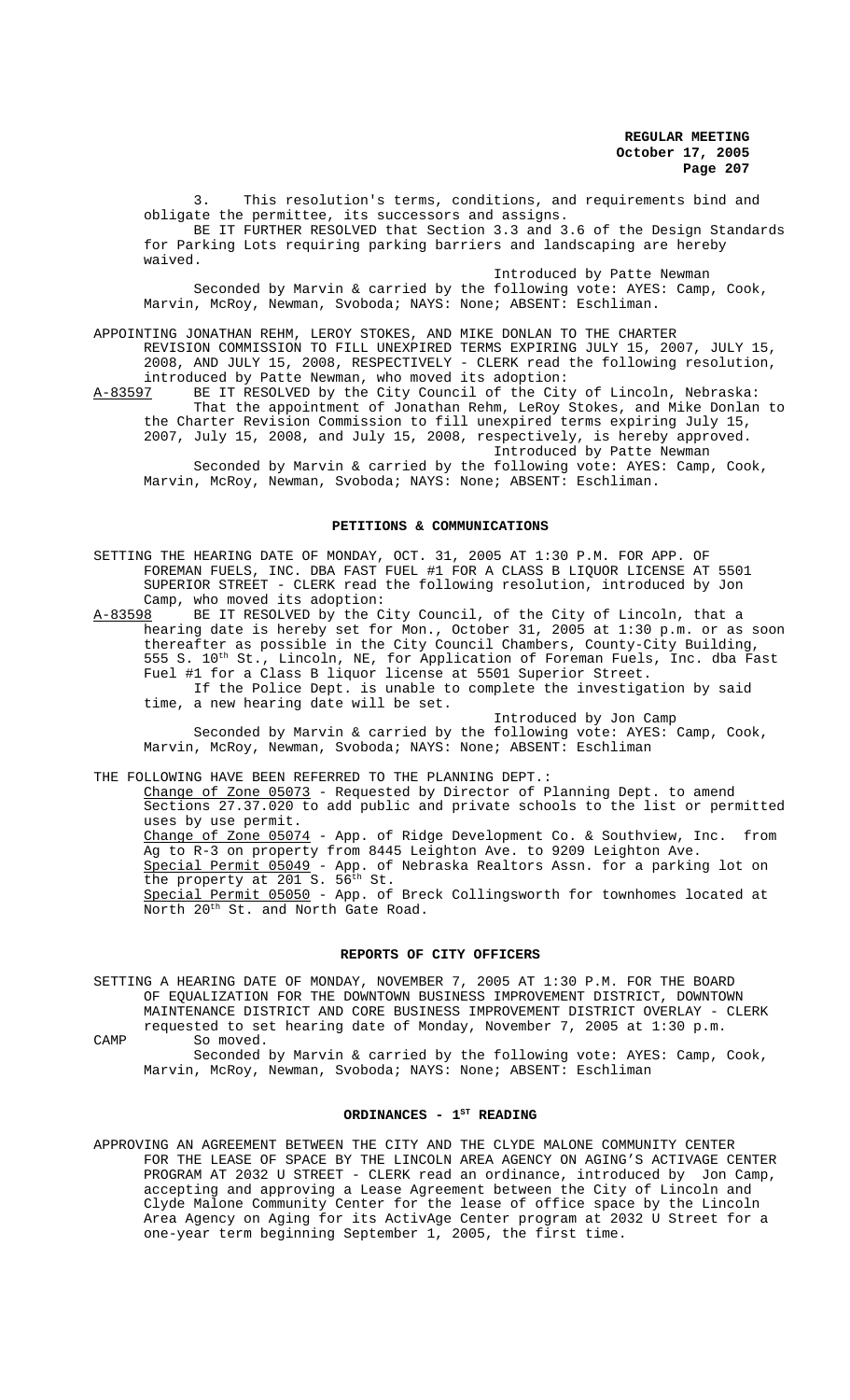APPROVING TWO THREE-YEAR/4,000 HOUR LEASE AGREEMENTS WITH A BUYOUT OPTION BETWEEN THE CITY AND KANSAS STATE BANK OF MANHATTAN TO PROVIDE TWO ELGIN FOUR-WHEELED STREET SWEEPERS FOR SWEEPING OF RESIDENTIAL AND ARTERIAL STREETS - CLERK read an ordinance, introduced by Jon Camp, accepting and approving two three-year lease agreements with option to purchase between the City of Lincoln, Nebraska and Kansas State Bank of Manhattan for two 2005 Elgin Eagle "F" Dual Sweepers per Specification #05-095 for use by the Department of Public Works & Utilities, the first time.

### **ORDINANCES - 3RD READING & RESOLUTIONS**

AMENDING LINCOLN MUNICIPAL CODE CHAPTER 24.38, ONSITE WASTEWATER TREATMENT SYSTEMS TO ASSURE CONSISTENCY WITH STATE REGULATIONS, NEBRASKA DEPARTMENT OF ENVIRONMENTAL QUALITY TITLE 124 RULES AND REGULATIONS FOR THE DESIGN, OPERATION AND MAINTENANCE OF ON-SITE WASTEWATER TREATMENT SYSTEMS AND COUNTY RESOLUTION 02-30 ONSITE WASTEWATER TREATMENT SYSTEMS. (RELATED ITEMS: 05- 145, 05R-238) - CLERK read an ordinance, introduced by Annette McRoy, amending Chapter 24.39 of the Lincoln Municipal Code, Onsite Wastewater Treatment Systems to assure consistency with State regulations, Nebraska Department of Environmental Quality Title 124 Rules and Regulations for the Design, Operation and Maintenance of On-site Wastewater Treatment systems and County Resolution 02-30 Onsite Wastewater Treatment Systems, the third time. MCROY Moved to pass the ordinance as read.

Seconded by Camp & carried by the following vote: AYES: Camp, Cook, Marvin, McRoy, Newman, Svoboda; NAYS: None; ABSENT: Eschliman The ordinance, being numbered **#18628**, is recorded in Ordinance Book #25, Page

AMENDING THE DESIGN STANDARDS CHAPTER 4.10 OPERATION AND MAINTENANCE OF ON-

SITE WASTEWATER TREATMENT SYSTEMS TO ASSURE CONSISTENCY WITH NEBRASKA DEPARTMENT OF ENVIRONMENTAL QUALITY TITLE 124 RULES AND REGULATIONS FOR THE DESIGN, OPERATION AND MAINTENANCE OF ON-SITE WASTEWATER TREATMENT SYSTEMS. (RELATED ITEMS: 05-145, 05R-238)- CLERK read the following resolution, introduced by Annette McRoy, who moved its adoption:<br>A-83599 WHEREAS, the City of Lincoln has previously ad

WHEREAS, the City of Lincoln has previously adopted the City of Lincoln Design Standards by Resolution No. A-80518; and

WHEREAS, a text change to the Design Standards is necessary under Title 4, Miscellaneous Design Standards, to amend Chapter 4.10, "Design Standards, Operation and Maintenance of On-site Wastewater Treatment Systems" to update and assure consistency with Nebraska Department of Environmental Quality Title 124 Rules and Regulations for the Design, Operation and Maintenance of On-site Wastewater Treatment Systems.

NOW, THEREFORE, BE IT RESOLVED by the City Council of the City of Lincoln, Nebraska:

That Chapter 4.10 of the City of Lincoln Design Standards, adopted by the City Council on November 6, 2000 by Resolution No. A-80518, be and the same is hereby amended to read as shown on Attachment "A" which is attached hereto and incorporated herein by reference.

Introduced by Annette McRoy Seconded by Camp & carried by the following vote: AYES: Camp, Cook, Marvin, McRoy, Newman, Svoboda; NAYS: None; ABSENT: Eschliman.

APPROVING AN AGREEMENT BETWEEN THE CITY'S LINCOLN AREA AGENCY ON AGING AND THE FIRST UNITED METHODIST CHURCH FOR THE LEASE OF SPACE FOR THE FIRST UNITED ACTIVAGE CENTER AT14410 FOLKESTONE ST., WAVERLY, NEBRASKA - CLERK read an ordinance, introduced by Annette McRoy, accepting and approving a Lease Agreement between the City of Lincoln and First United Methodist Church for the lease of space by the Lincoln Area Agency of Aging for its ActivAge Center at 14410 Folkestone Street, Waverly, Nebraska for the period of September 1, 2005 through August 31, 2006, the third time. MCROY Moved to pass the ordinance as read.

Seconded by Camp & carried by the following vote: AYES: Camp, Cook, Marvin, McRoy, Newman, Svoboda; NAYS: None; ABSENT: Eschliman The ordinance, being numbered **#18629**, is recorded in Ordinance Book #25, Page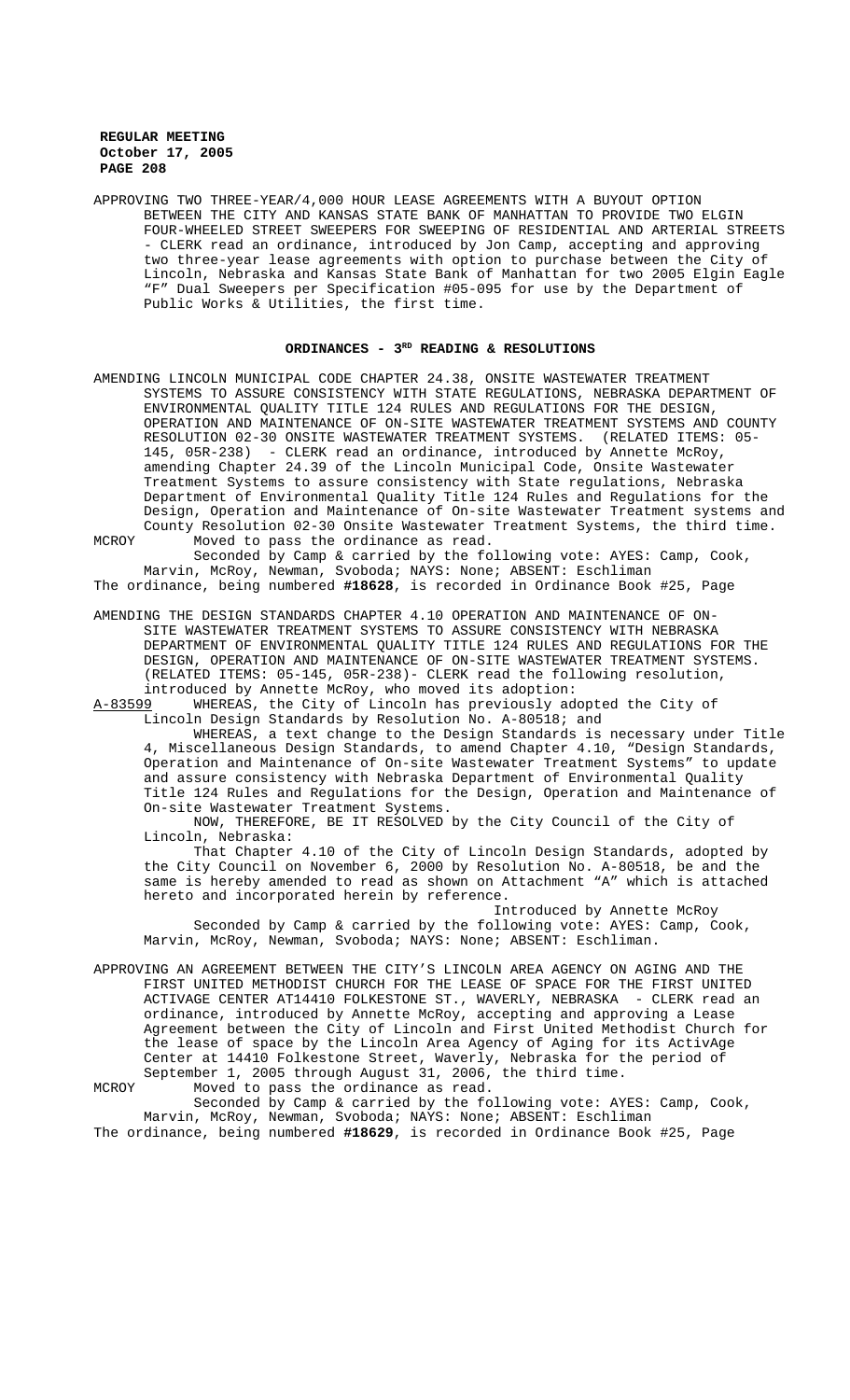CHANGE OF ZONE 05040 - APPLICATION OF RIDGE DEVELOPMENT CO. FOR A CHANGE FROM O-3 OFFICE PARK DIST. TO B-2 PLANNED NEIGHBORHOOD BUSINESS DIST. ON PROPERTY GENERALLY LOCATED AT S. 14TH ST. AND YANKEE HILL RD. (RELATED ITEMS: 05-147, 05R-243) - CLERK read an ordinance, introduced by Annette McRoy, amending the Lincoln Zoning District Maps attached to and made a part of Title 27 of the Lincoln Municipal Code, as provided by Section 27.05.020 of the Lincoln Municipal Code, by changing the boundaries of the districts established and shown thereon, the third time.

MCROY Moved to pass the ordinance as read.

Seconded by Camp & carried by the following vote: AYES: Camp, Cook, Marvin, McRoy, Newman, Svoboda; NAYS: None; ABSENT: Eschliman The ordinance, being numbered **#18630**, is recorded in Ordinance Book #25, Page

USE PERMIT 05004 - APPLICATION OF RIDGE DEVELOPMENT CO. TO DEVELOP WILDERNESS WOODS COMMERCIAL CENTER FOR 31, 500 SQ. FT. OF FLOOR AREA FOR A DRIVE-THRU RESTAURANT, RETAIL AND OFFICE SPACE, WITH A REQUEST TO ADJUST THE YARD SETBACKS FOR INDIVIDUAL LOTS, ON PROPERTY GENERALLY LOCATED AT S. 14TH ST. AND YANKEE HILL RD. (RELATED ITEMS: 05-147, 05R-243)- CLERK read the

following resolution, introduced by Annette McRoy, who moved its adoption:<br>A-83600 WHEREAS, Ridge Development Company has submitted an application in WHEREAS, Ridge Development Company has submitted an application in accordance with Section 27.31.100 of the Lincoln Municipal Code designated as Use Permit No. 243 to develop 31,500 square feet of office and commercial floor area, including a request to reduce the required front yard setback to 40 feet along Yankee Hill Road, to 30 feet along South 14th Street, and to reduce the required side yard setback to 20 feet adjacent to R-3 property, on property generally located at South 14th Street and Yankeek Hill Road, legally described to wit:

Lot 85 I.T., located in the Southwest Quarter of Section

24, Township 9 North, Range 6 East of the 6th P.M.,

Lincoln, Lancaster County, Nebraska;

WHEREAS, the real property adjacent to the area included within the site plan for this construction of office and commercial buildings will not be adversely affected; and

WHEREAS, said site plan together with the terms and conditions hereinafter set forth are consistent with the intent and purpose of Title 27 of the Lincoln Municipal Code to promote the public health, safety, and general welfare.

NOW, THEREFORE, BE IT RESOLVED by the City Council of the City of Lincoln, Nebraska:

That the application of Ridge Development Company, hereinafter referred to as "Permittee", to develop 31,500 square feet of office and commercial floor area be and the same is hereby granted under the provisions of Section 27.31.100 of the Lincoln Municipal Code upon condition that construction and operation of said office and commercial space be in strict compliance with said application, the site plan, and the following additional express terms, conditions, and requirements:<br>1. This approval per

This approval permits 31,500 square feet of retail, including a convenience store, restaurant with drive-through, and office uses.

2. The setback requirements of Lincoln Municipal Code § 27.31.090 are modified to reduce the required yards as follows: the front yard to 40' along Yankee Hill Road and to 30' along South 14th Street, and the side yard to 20' adjacent to R-3 property.<br>3 Before receiving bu

Before receiving building permits:

a. The Permittee must submit a five copies of a revised final plan and the plans are acceptable:

b. The construction plans shall comply with the approved plans.

c. Final Plats shall be approved by the City.

4. Before occupying the building all development and construction must be completed in compliance with the approved plans.

5. All privately-owned improvements shall be permanently maintained by the owner or an appropriately established owners association approved by the City Attorney.

6. The site plan approved by this permit shall be the basis for all interpretations of setbacks, yards, locations of buildings, location of parking and circulation elements, and similar matters.

7. This resolution's terms, conditions, and requirements bind and obligate the Permittee, its successors and assigns.